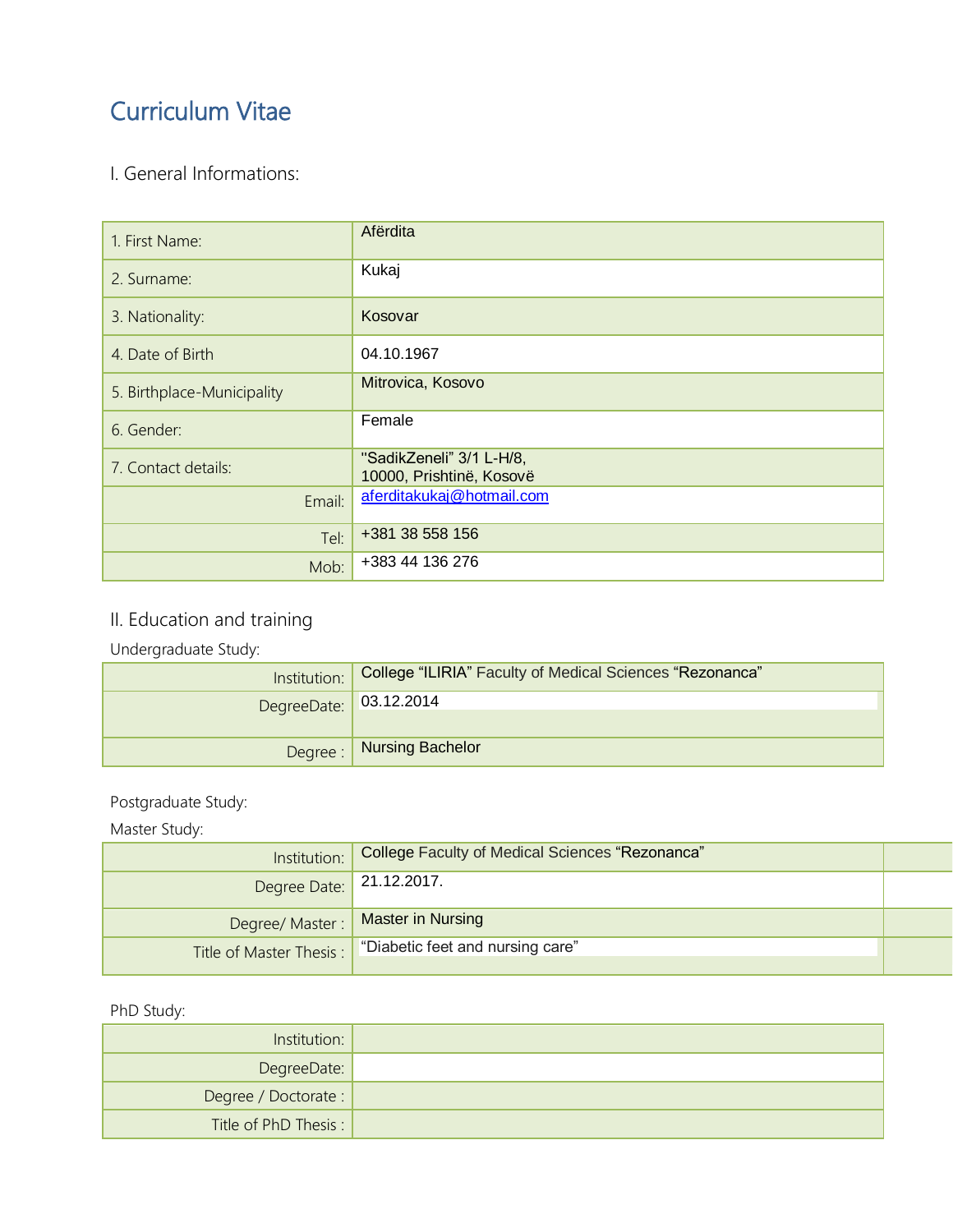Specialization:

| Institution: |  |
|--------------|--|
| Degree Date: |  |
| Speciality:  |  |

Subpecialization:

| Institution:            |  |
|-------------------------|--|
| Degree Date:            |  |
| Subspeciality : $\vert$ |  |

#### Training:

| Institution:          | University Clinical Center of Kosovo,                        |
|-----------------------|--------------------------------------------------------------|
| Degree Date: Jun 2008 |                                                              |
| Training Course:      | Profesional Education courses 6 months,                      |
|                       | ELNEC, 10.01.2019-15.01.2019, Basic course for Paliativ Care |

# III. Preview academic experience:

|             | Chronology of gaining academic titles | Year | University | Faculty   | Department |
|-------------|---------------------------------------|------|------------|-----------|------------|
| a           | Junior Assistant                      |      |            |           |            |
| $\mathsf C$ | Assistant                             | 2018 |            | Rezonanca |            |
| d           | Lecturer                              |      |            |           |            |
| e           | Senior Lecturer                       |      |            |           |            |
| f           | Prof. as.                             |      |            |           |            |
| g           | Prof. asoc.                           |      |            |           |            |
| h.          | Prof.                                 |      |            |           |            |
|             | Academic of science                   |      |            |           |            |

### IV. Subject/s in which you are involved as teaching

| No.      | Study Program: | Subject/s         |
|----------|----------------|-------------------|
|          | Nursing        | basics of nursing |
|          |                |                   |
| <u>.</u> |                |                   |
| <u>.</u> |                |                   |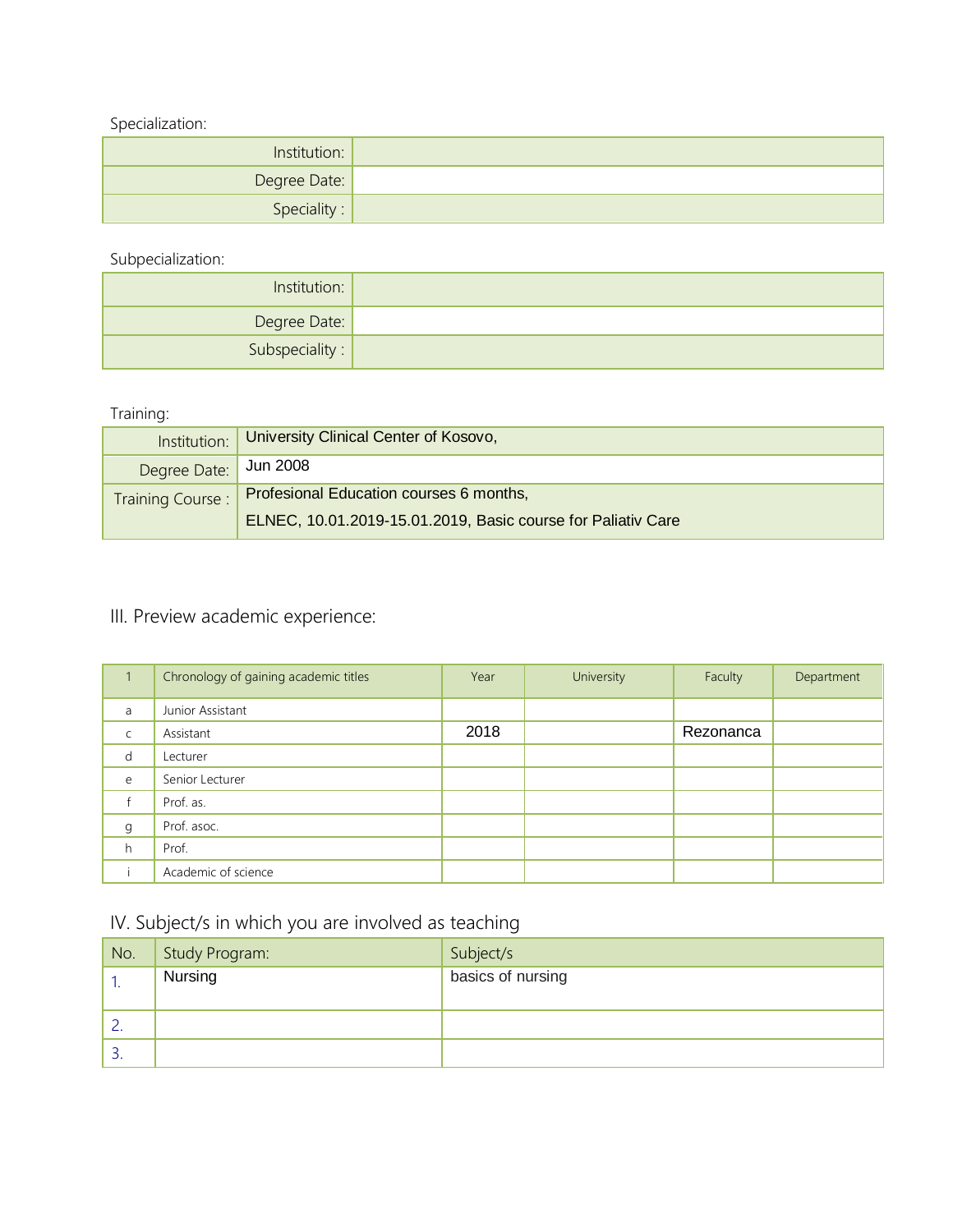# V. Research activities: Impact Factor Points for Academic Staff

## V.A. The data for publications/Citations

| No.             | Author, title, paper, year, volume, number, pages | "Impact factor"<br>points | Without<br>"Impact factor" | Citation of your<br>publication:<br>Journal, Volum,<br>Number, pages |
|-----------------|---------------------------------------------------|---------------------------|----------------------------|----------------------------------------------------------------------|
| $\mathbf{1}$    |                                                   |                           |                            |                                                                      |
| $\overline{2}$  |                                                   |                           |                            |                                                                      |
| 3               |                                                   |                           |                            |                                                                      |
| $\overline{4}$  |                                                   |                           |                            |                                                                      |
| $5\overline{)}$ |                                                   |                           |                            |                                                                      |
| $\,6\,$         |                                                   |                           |                            |                                                                      |
| $\overline{7}$  |                                                   |                           |                            |                                                                      |
| 8               |                                                   |                           |                            |                                                                      |
| $\overline{9}$  |                                                   |                           |                            |                                                                      |
| 10 <sup>1</sup> |                                                   |                           |                            |                                                                      |
|                 | TOTAL:                                            |                           |                            |                                                                      |

### V.B. The data for other publications

| No.      | Title, Specification | Year |
|----------|----------------------|------|
|          |                      |      |
| $\Omega$ |                      |      |
| 3        |                      |      |
| 4        |                      |      |
| 5        |                      |      |

### V.C. Presentations/Participation in Conferences, Congresses, sympossiums, etc.

| No. | Author, title, scientific meeting, abstracts book page                                                   | Oral<br>present. | Poster<br>present. | Participation |
|-----|----------------------------------------------------------------------------------------------------------|------------------|--------------------|---------------|
|     | TRAINING FOR HEALTH PROFESSIONAL PDO<br>PROMOTE, EDUCATE, PREVENT THE HEALTH OF POPULATION<br>10/11/2018 | ☑                |                    |               |
|     |                                                                                                          | ☑                |                    |               |
|     |                                                                                                          | ☑                |                    |               |
|     |                                                                                                          | ☑                |                    |               |
|     |                                                                                                          | ☑                |                    |               |

#### V.D. Scientific Interests:

| Topic:        |  |
|---------------|--|
| Description : |  |
| Topic:        |  |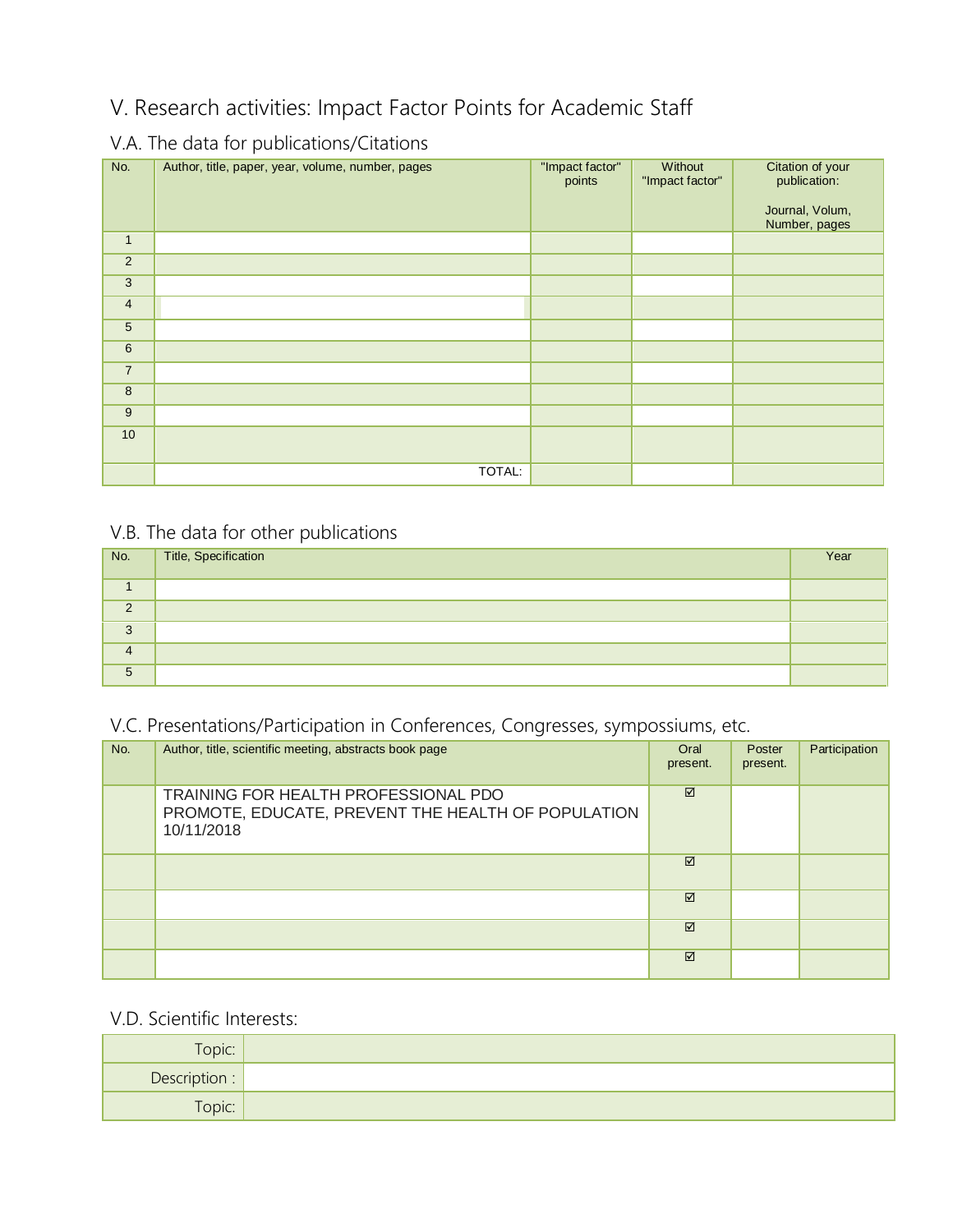Description :

VI. Working Experiences:

| Institution and location: | University Clinical Center of Kosovo, Pristina         |
|---------------------------|--------------------------------------------------------|
| Period:                   | February 2014 up to now                                |
| Position :                | Head Nurse in the Endocrinological Clinic              |
| Description :             | <b>Head Nurse</b>                                      |
|                           |                                                        |
| Institution and location: | University Clinical Center of Kosovo, Pristina         |
| Period:                   | April 2013 to February 2014                            |
| Position :                | Head Nurse in the Department for Diabetology           |
| Description :             | <b>Head Nurse</b>                                      |
|                           |                                                        |
| Institution and location: | University Clinical Center of Kosovo, Pristina         |
| Period:                   | December 1986 to 2013                                  |
| Position :                | Nurse in Internal Clinic - Department of Endocrinology |
| Description :             |                                                        |
|                           |                                                        |